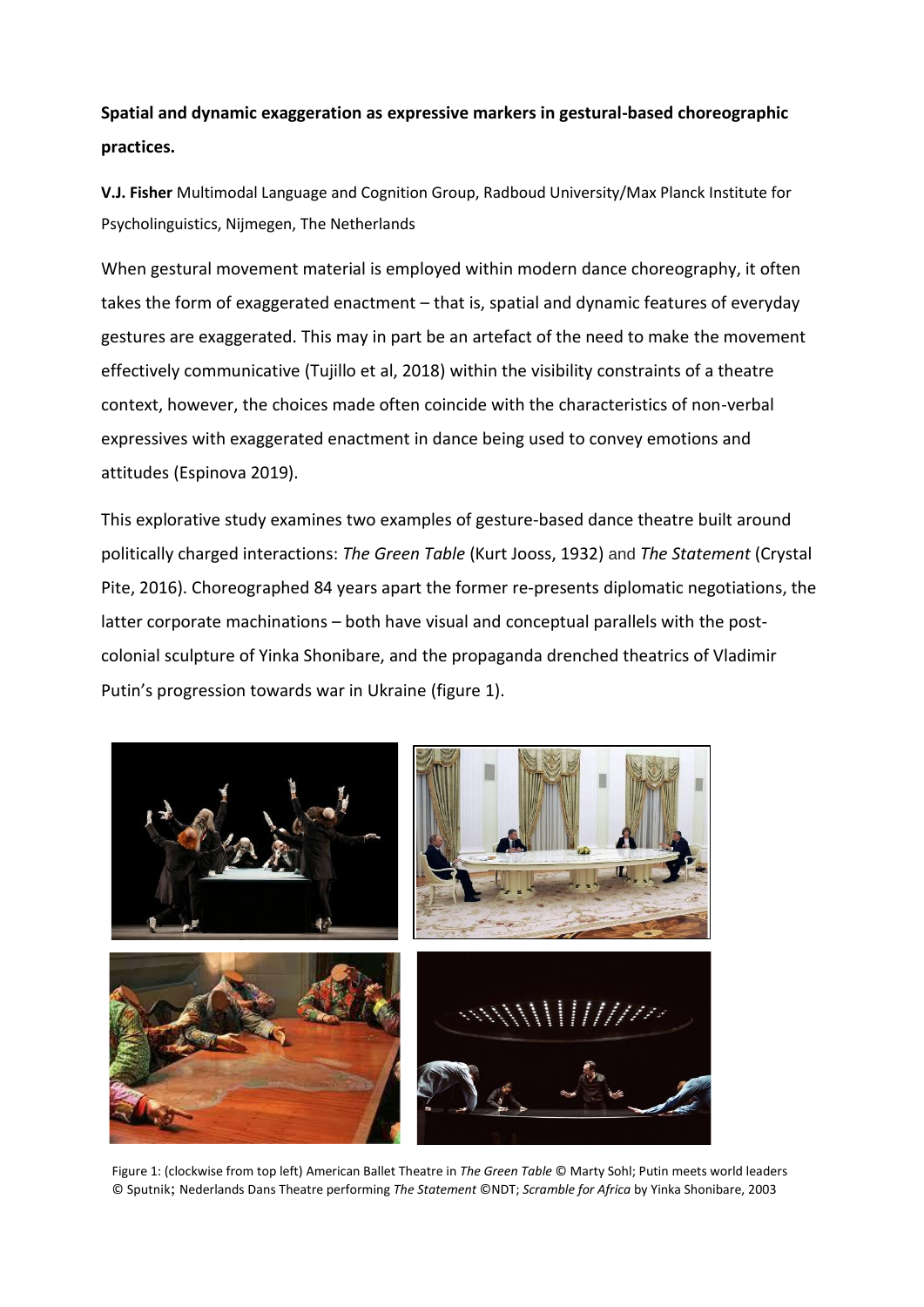The study considers Esipova's proposal that:

"[there are] *non-word means of conveying emotions and attitudes: –intonational: higher intensity, "choppy" meter, higher/lower pitch –hand gestures: beat gestures (+ "choppy" meter), sometimes with an iconic component –facial expressions: smiling, frowning, eye-rolling, the surprised facial expression (O O)"* (2019:8). In particular I unpack ways in which dance employs strategies that are analogous to intonational features of speech - embodied means of communicating emotional intensity. Speech itself has been shown to employ magnitude symbolism, a form of iconicity which includes extending vowel sounds e.g. "looooong" (Dingemanse, 2015). Similar, but more extensive strategies are found in the prosodic role of non-manuals in sign languages (Pfau & Quer, 2010) and in sign language poetry, which uses modifications of features such as hand shape, use of space and flow for meaningful effect (Blondel & Miller, 2001). In embodied song practices "High intensity is often embodied as shaking motions within articulators, fast and/or large motion and the involvement of more of the body, including the face" (Fisher, 2021:12) in combination with sign language interpretations of lyrics.

The analysis in this study employs a modified version of the MultiModal MultiDimensional (M3D) ELAN coding scheme, which includes tiers for form, role and prosody (Rohrer et al., 2021). Analysis of The Green Table is also informed by reference to the Labanotation score (Guest, 2013). Three recurring gestures which appear in both works were selected for analysis. Each also has a lexicalised form in ASL, which serves as a reference, allowing for comparisons to be made in terms of positions and pathways in space, shape of pathway contours (e.g. smoother or more angular traces in space); dynamic contrasts – such as faster acceleration and deceleration (including shaking), and marked 'holds' (pauses).

The gestures selected are (in their ASL lexical form (Handspeak.com)):

Two hands, palm-up at chest height, shoulder width apart, with lateral shaking

– ASL gloss: "'WHAT?' Used interrogatively to ask for information"

 Pointing gesture with the finger-tip of one hand in contact with the palm of the other – ASL gloss: "'THIS' Used to identify a specific person or thing close at hand or being indicated or experienced; referring to a specific thing or situation just mentioned."

- Two hands, flat palms, with upward orientation, presented away from the signer's body in a curved pathway, one slightly below and in-front of the other
- ASL gloss: "'OFFER' To present for acceptance or rejection."